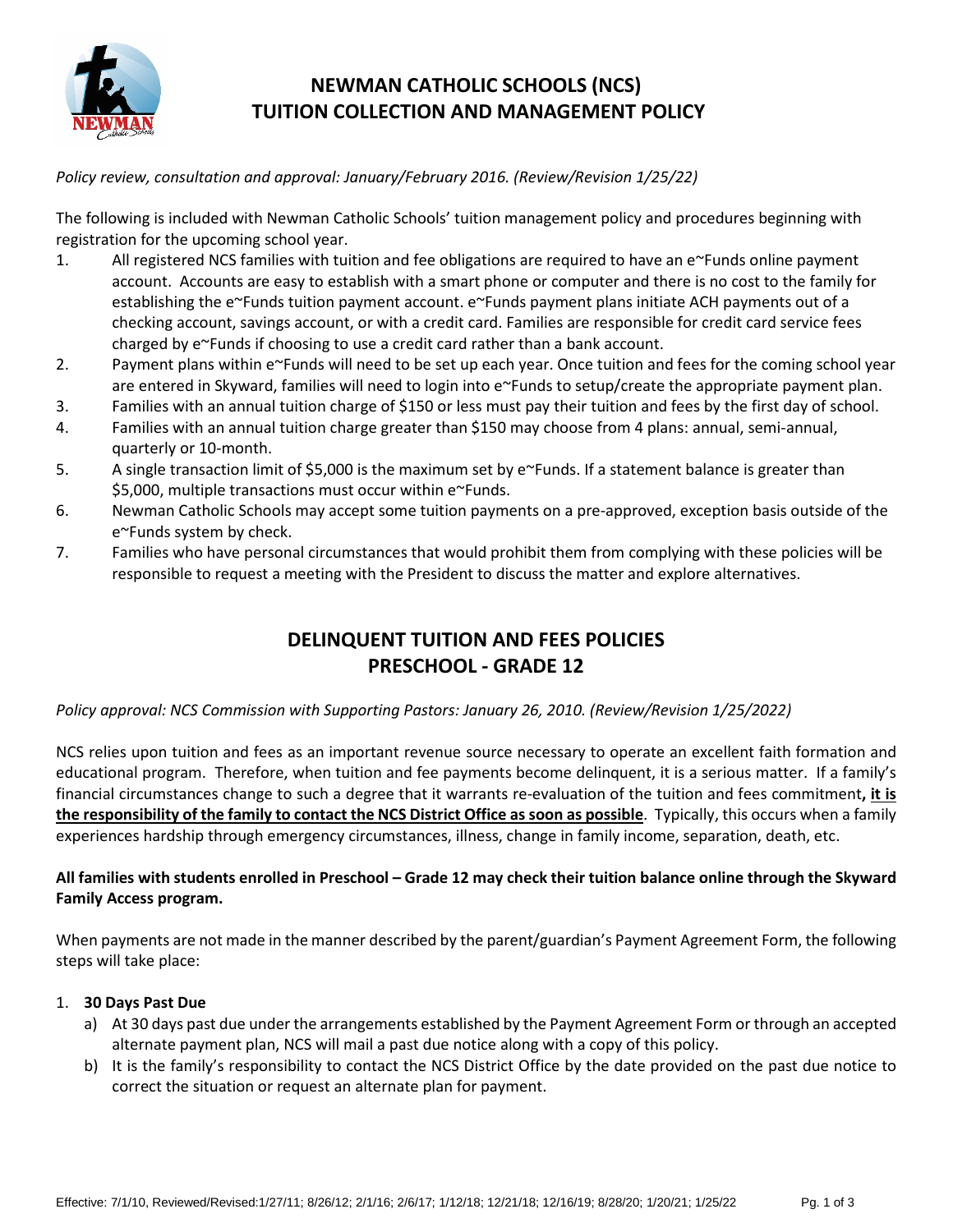# 2. **60 Days Past Due**

a) At 60 days past due under the arrangements established by the Payment Agreement Form or an accepted alternate plan for payment, the family shall receive a written notification that their account is past due along with a copy of this policy**.** The family will also receive a phone call from NCS District Office.

## **Additionally:**

- *1)* Pastoral leader will be informed of family account balance and activity.
- *2)* Report cards and transcripts may be withheld if it is in the school's legal right and/or family and student shall not have access to grades through Family Access in Skyward.
- *3)* A \$25.00 late fee will be added to the family account balance.

## 3. **90 Days Past Due**

a) At 90 days past due under the arrangements established by the Payment Agreement Form or an accepted alternate plan for payment, the family shall receive written notification that their account is past due with a copy of this policy**.** The family will also receive a phone call from NCS District Office.

## **Additionally:**

- *1)* Pastoral leader will be informed of family account balance and activity.
- *2)* Report cards and transcripts may be withheld if it is in the school's legal right and/or family and student shall not have access to grades through Family Access in Skyward.
- *3)* NCS will pursue outside assistance to assist with the collection of unpaid balances. See the *Small Claims Court and Collection Agencies* section below.
- b) In connection with overdue accounts, Newman Catholic Schools may pursue legal action against, or require promissory notes from parent/guardians for failure to honor their Payment Agreement. Such notes or legal action will only be sought in an amount equal to the fair market value of the educational goods and services provided as established annually by the commission of education or the parent/guardian's unpaid tuition and fees commitment, whichever is less.

If a parent/guardian refuses to act in good faith, Newman Catholic Schools' President will hold future enrollment requests until the family has made arrangements. The family's account will be submitted to a collection agency for assistance with collection efforts.

### 4. **Families with Students in Grade 12**

- a) All account billing and fees for students in Grade 12 must be paid by April 30th or the family must have an alternate plan for payment approved by Newman Catholic Schools.
- b) Senior students will not receive grade transcripts until the balance is paid in full or acceptable arrangements for payment are made.

### 5. **End of School Year Balances**

- a) All account billing and fees must be paid by May 31st or the family must have an alternative plan for payment.
- b) Families with account balances and unpaid fees that do not have an alternate plan for payment shall receive written notification that their account is past due with a copy of this policy**. Additionally:**
	- *1)* Pastoral leader will be informed of family account balance and activity.
	- *2)* Finance Committee will be informed of family account balance and activity.
	- *3)* Report cards and transcripts may be withheld if it is in the school's legal right and/or family and student shall not have access to grades through Family Access in Skyward.

### 6. **Financial Grievance Resolutions**

Any grievance by a parent/guardian against the school or its employees shall be resolved through Diocesan Administrative Recourse. (See Diocesan Policy DSP 1391/1392)